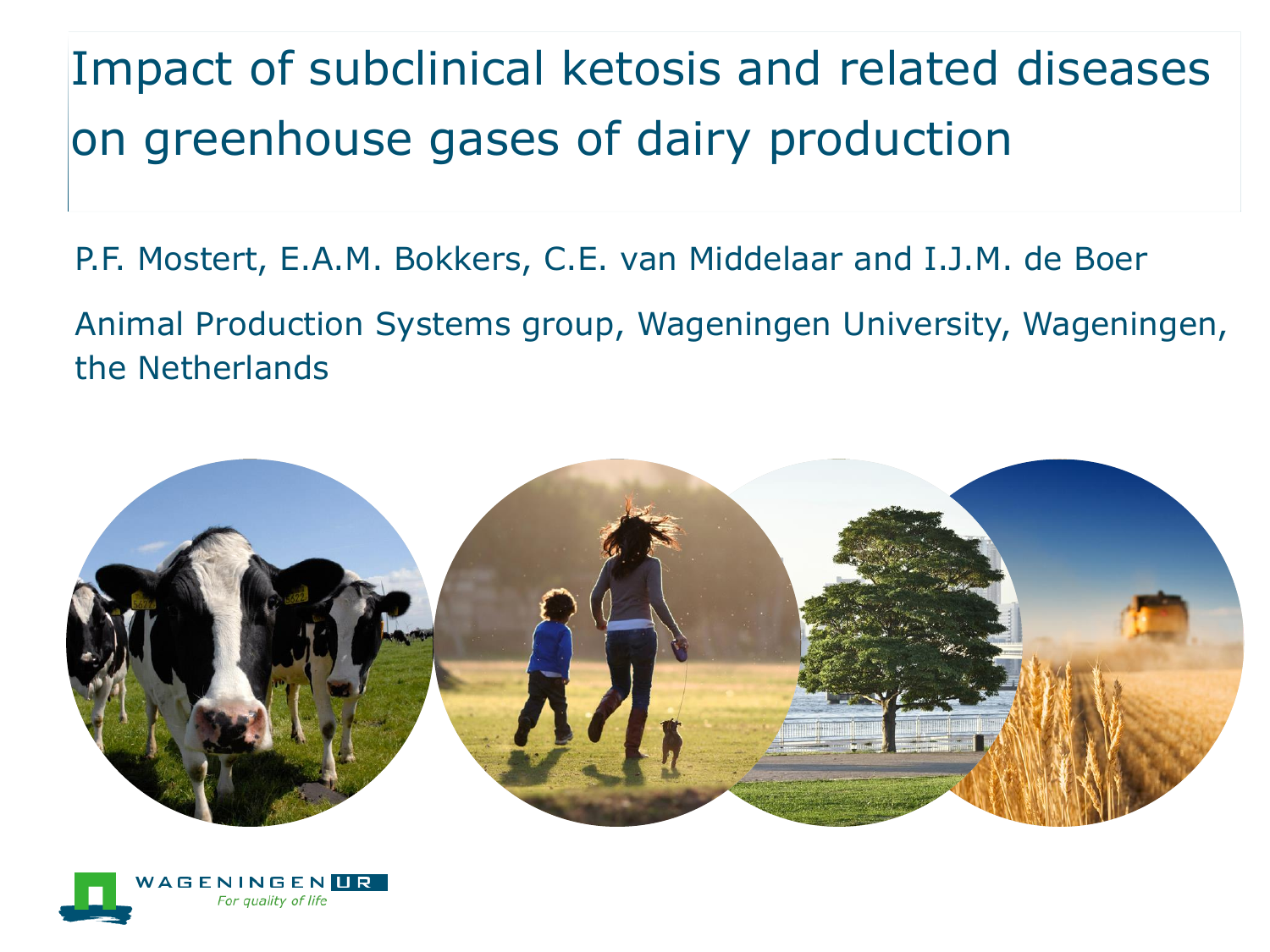### Introduction

- **Subclinical ketosis (SCK) after calving**
- **SCK increases risk on other diseases**
- **Impact on milk production, reproduction and culling**
- **Inefficient production impact on environment**



See e.g. Chapinal et al. 2012, Duffield et al. 2009, McArt et al. 2012, Ospina et al. 2010, Roberts et al. 2012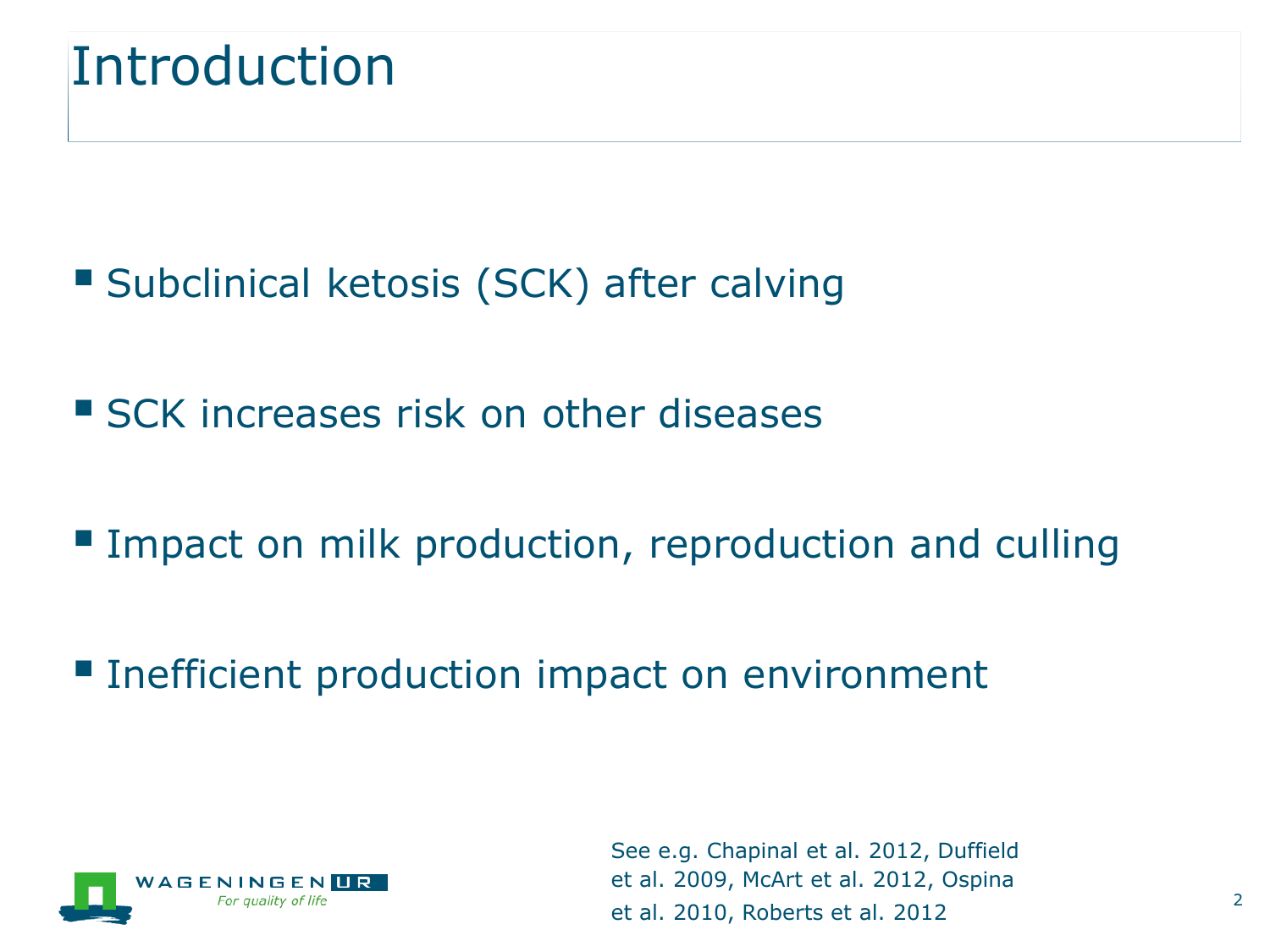## Aim of this study

#### Assess the impact of subclinical ketosis and related diseases in dairy cows on greenhouse gases per kg milk

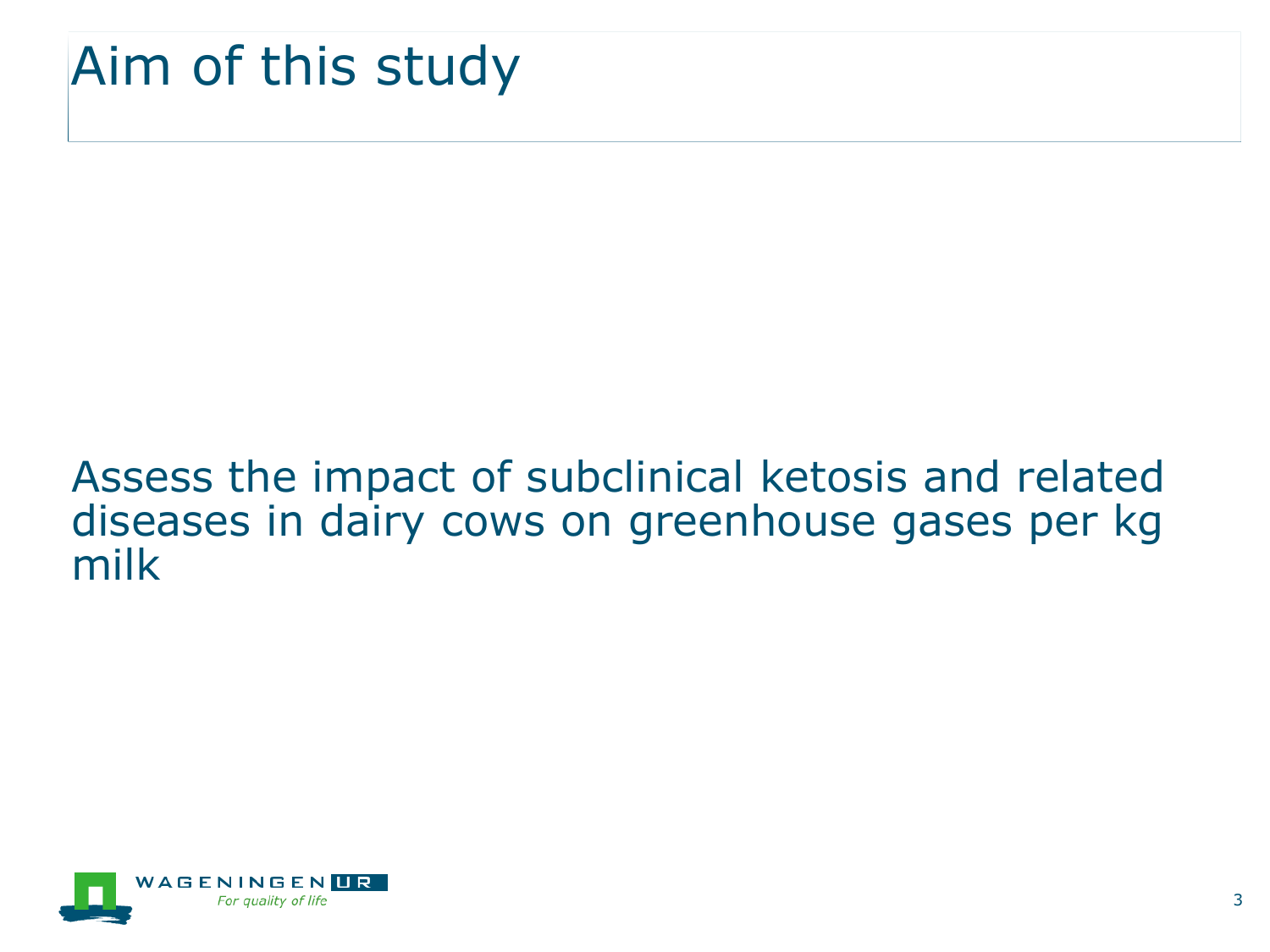### Material and Methods

#### Development of stochastic, dynamic, simulation model

#### ■ Integrated environmental analyses (GHGs)



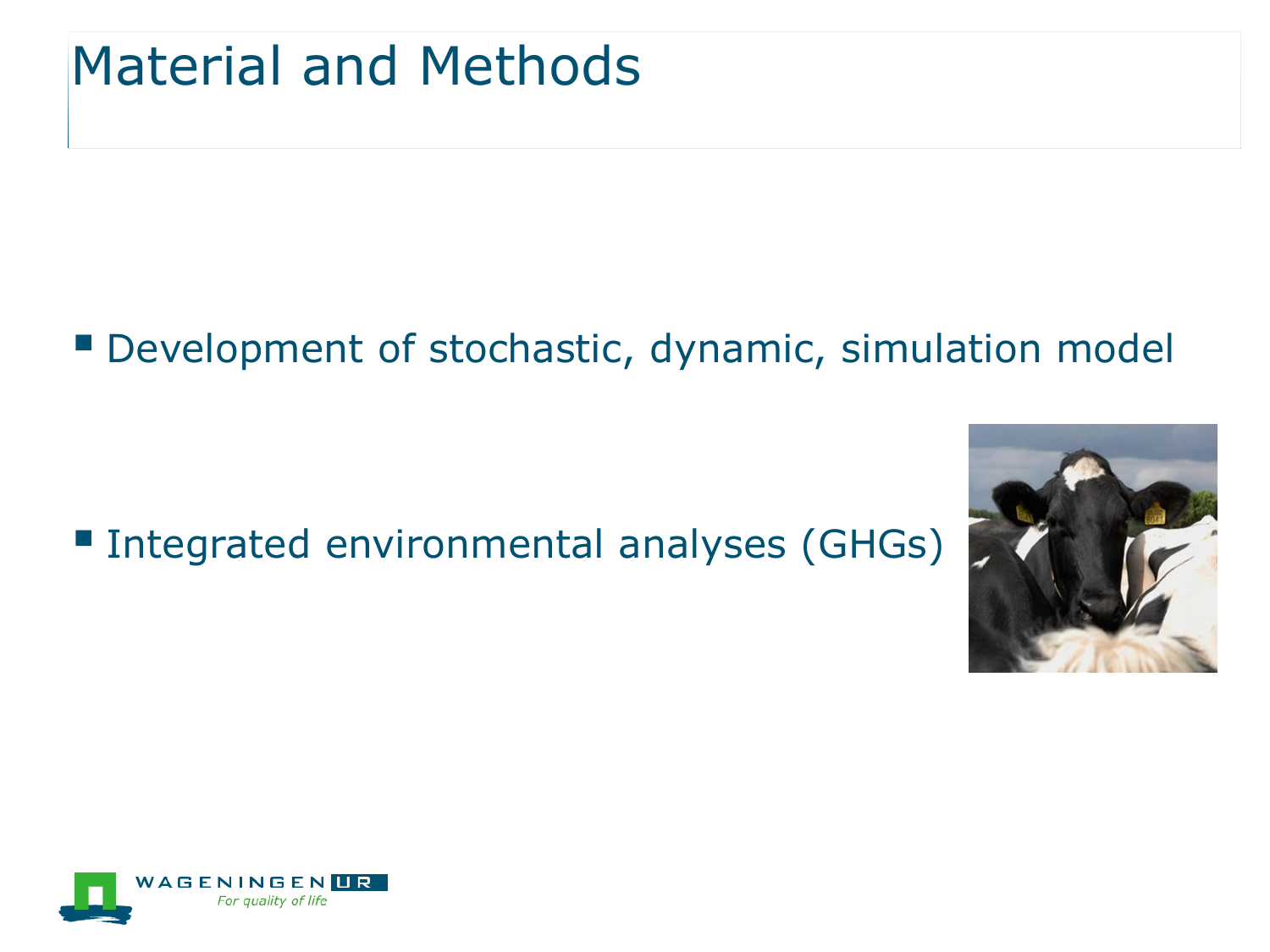## Dynamics of model





\* Weak relation with SCK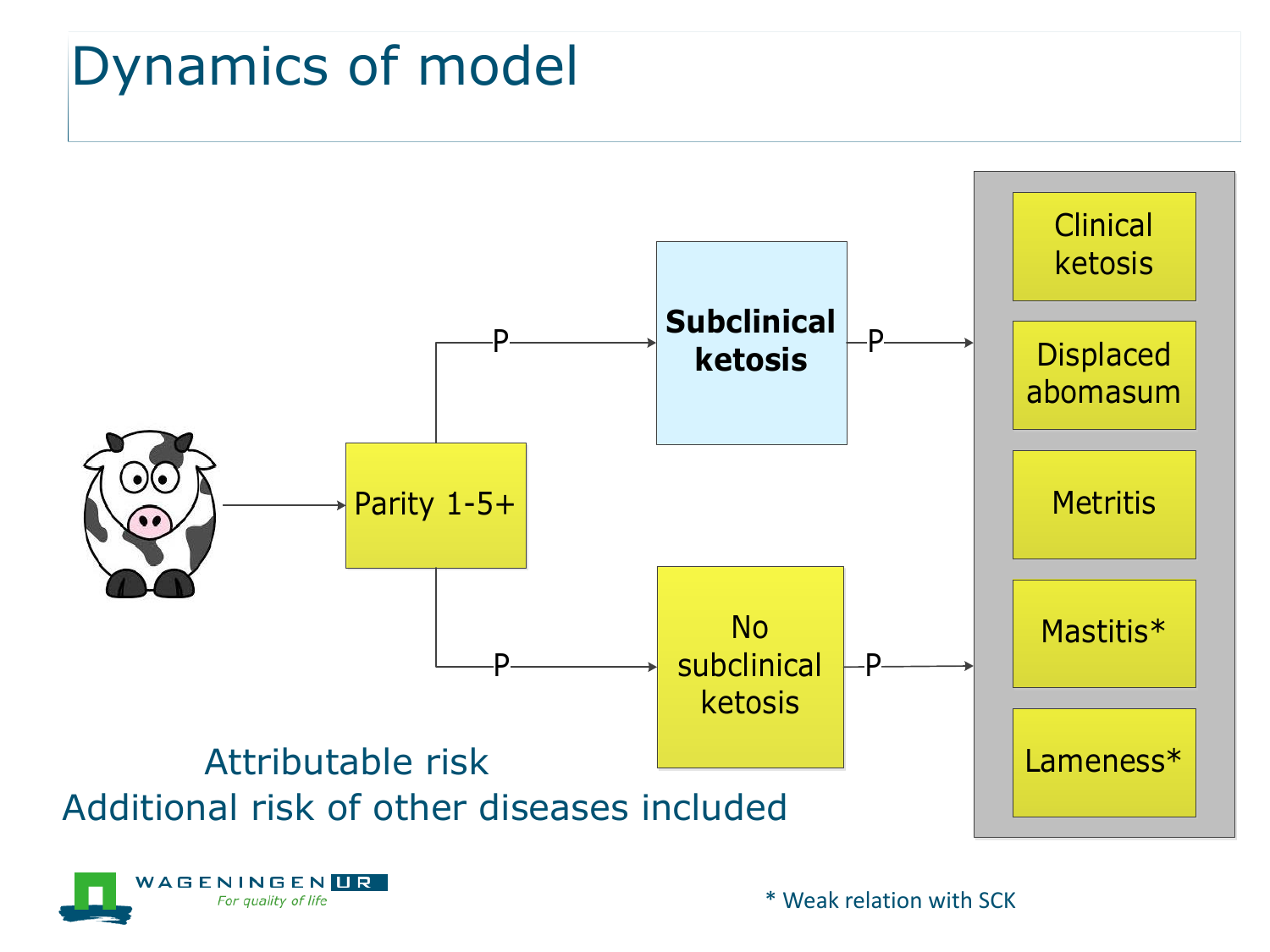# Calculation of greenhouse gases (GHGs)





See e.g. Amory et al. 2008, Duffield et al. 2009, Gröhn et al. 2003, McArt et al. 2012, Raboisson et al. 2014, Raizman et al. 2002, Rajala & Gröhn 1998, Steeneveld et al. 2008.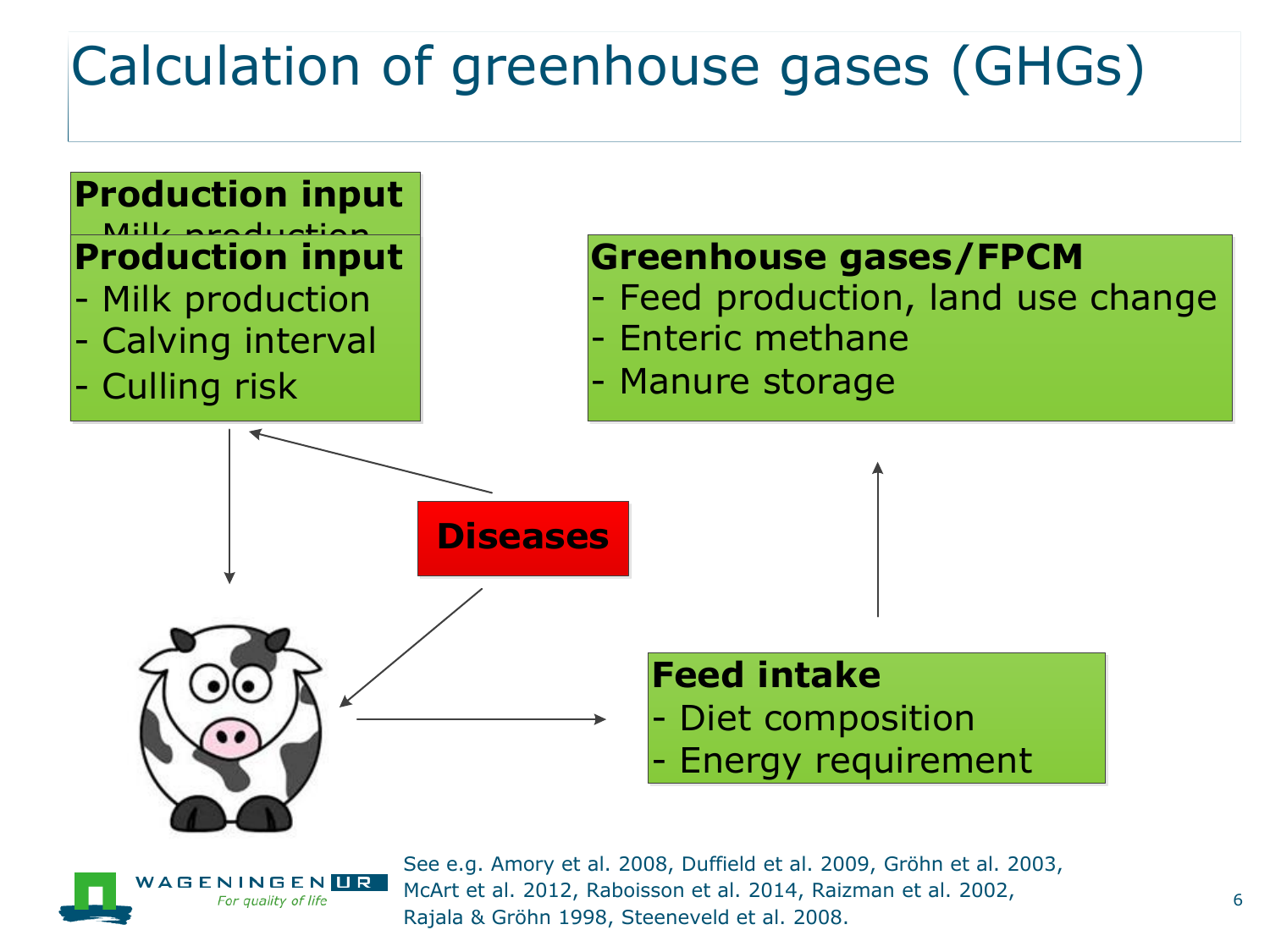# GHGs/kg FPCM



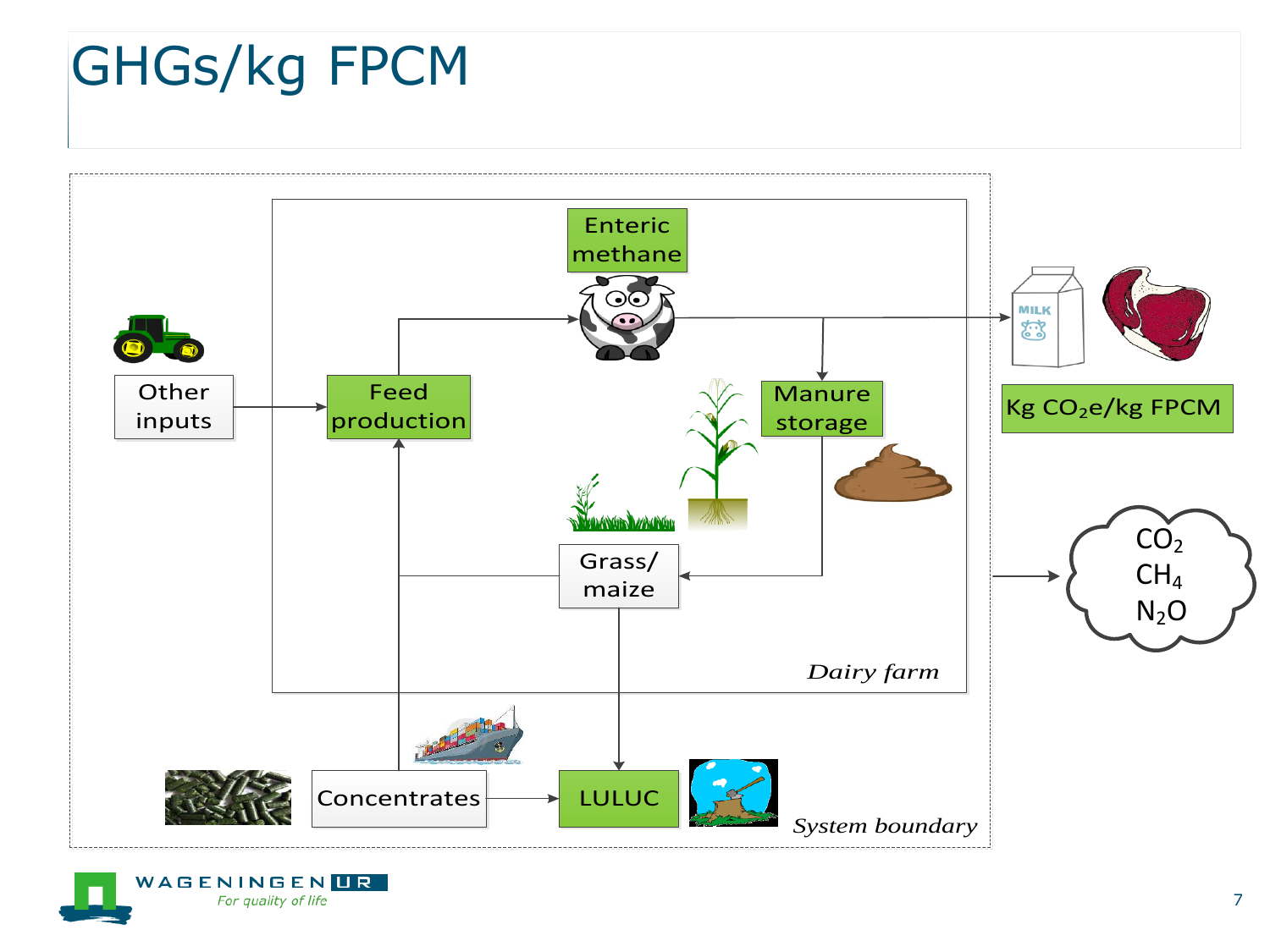# Input model

| <b>Disease</b>          | Incidence first Odds Ratio<br>30 days $(%)$ | <b>SCK</b> |
|-------------------------|---------------------------------------------|------------|
| <b>SCK</b>              | 29.6                                        |            |
| <b>Clinical ketosis</b> | 2.0                                         |            |
| Displaced abomasum      | 3.7                                         | 3.4        |
| <b>Metritis</b>         | 9.3                                         | 1.5        |
| <b>Mastitis</b>         | 6.3                                         | 1.9        |
| Lameness                | 3.0                                         | 1.7        |

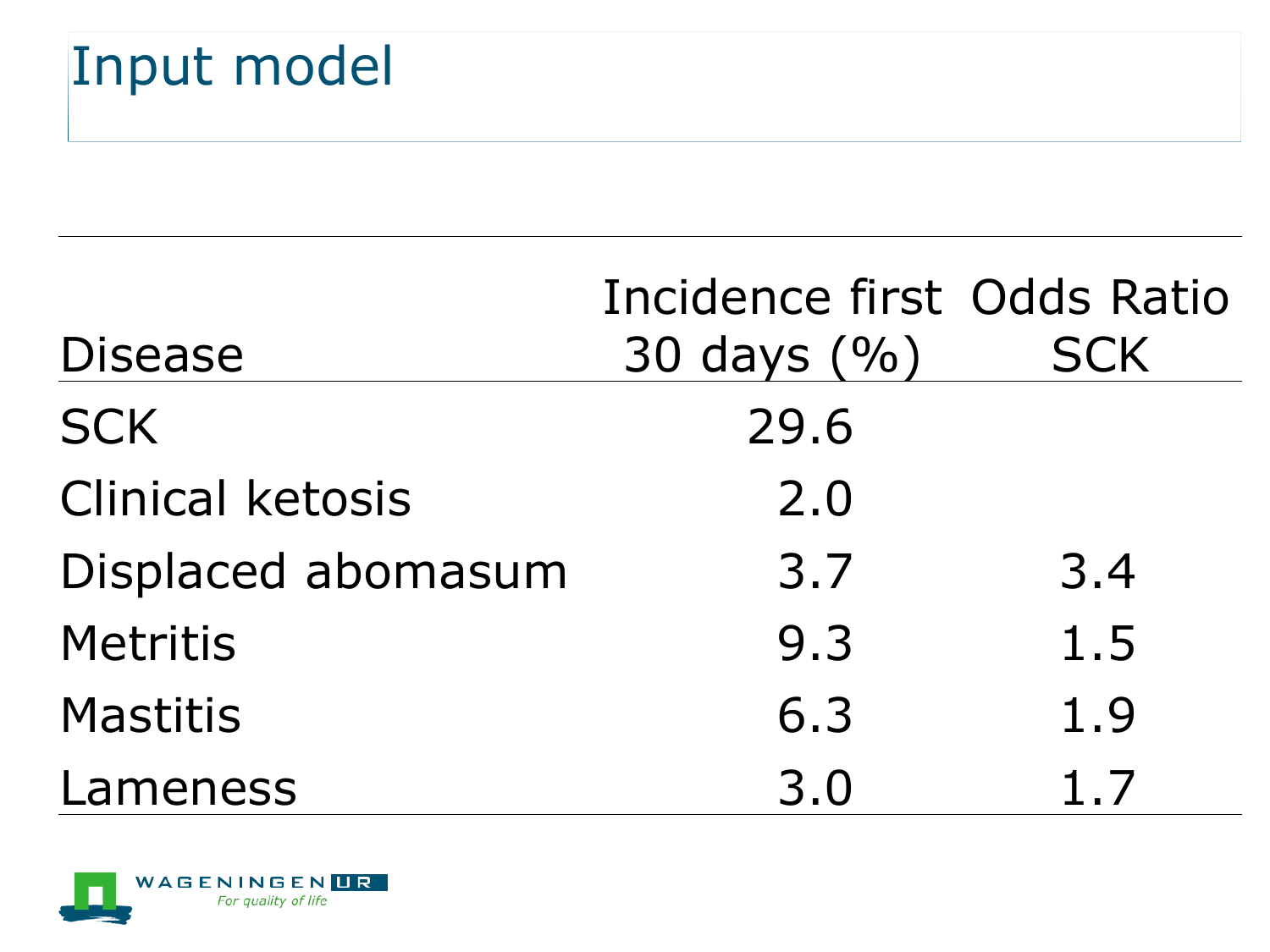# Healthy cow & cow with SCK preliminary results

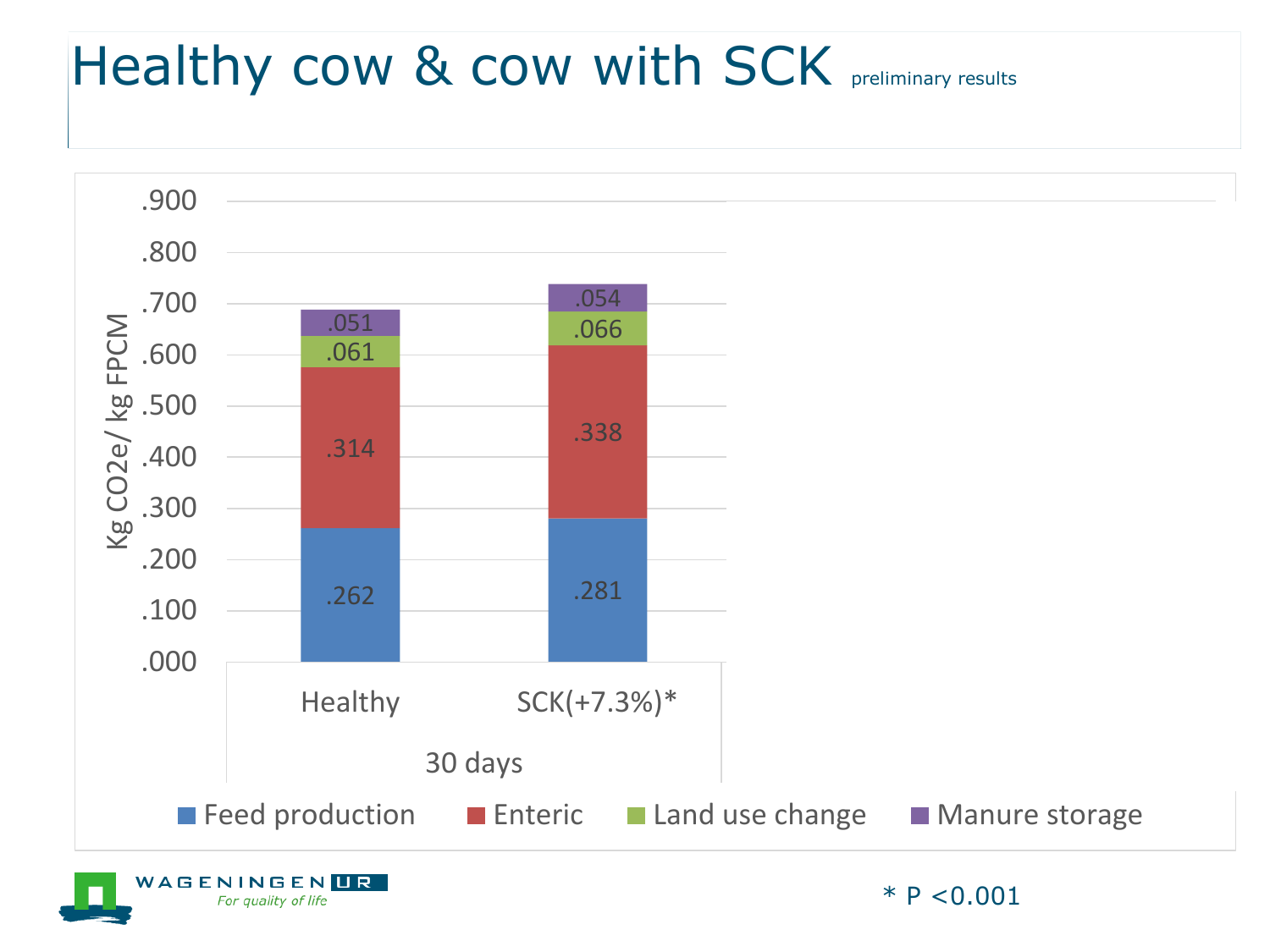# System expansion for meat production





Van Middelaar et al, 2014; StatLink, 2015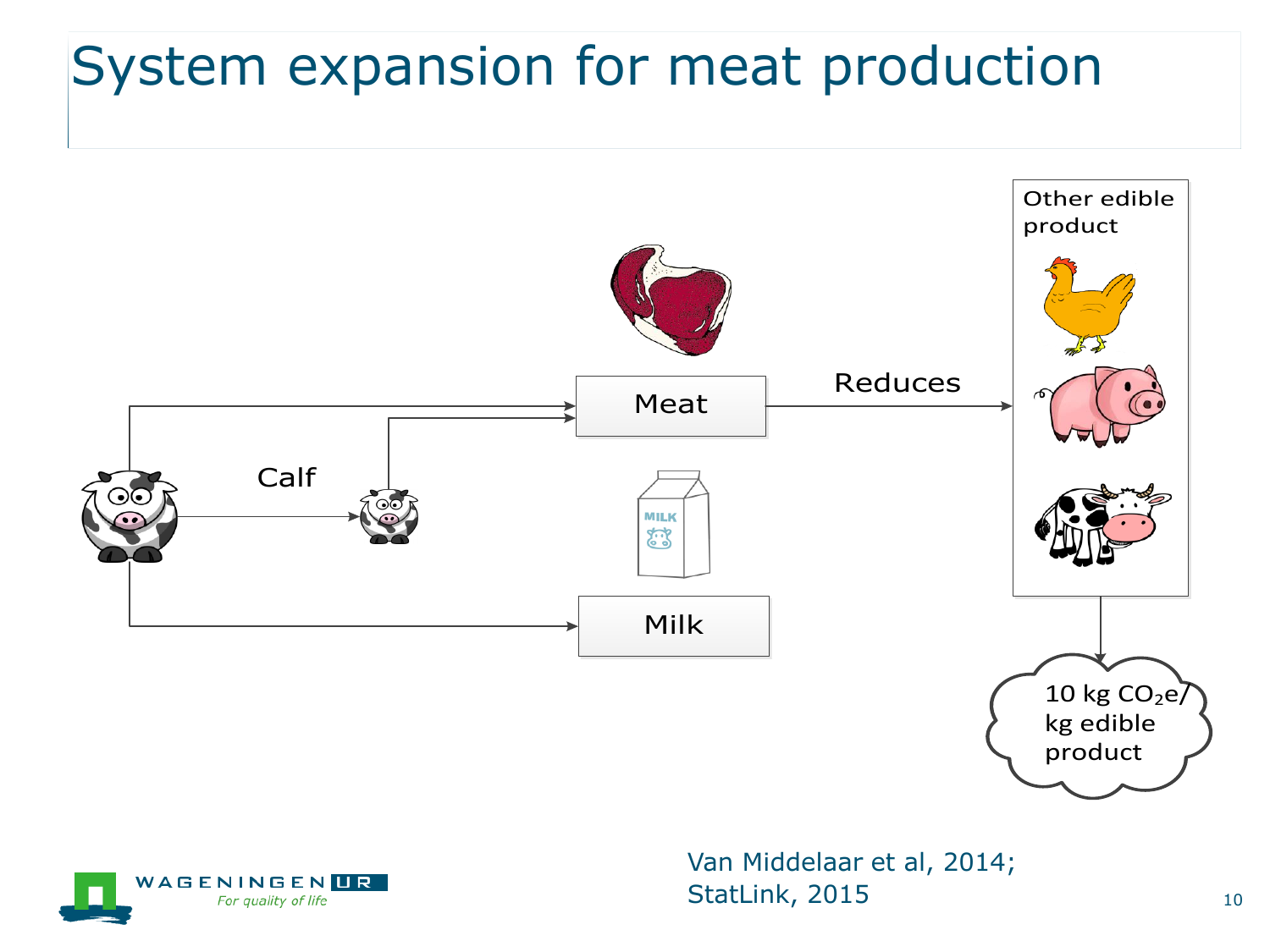# Healthy cow & cow with SCK preliminary results





 $*$  P < 0.001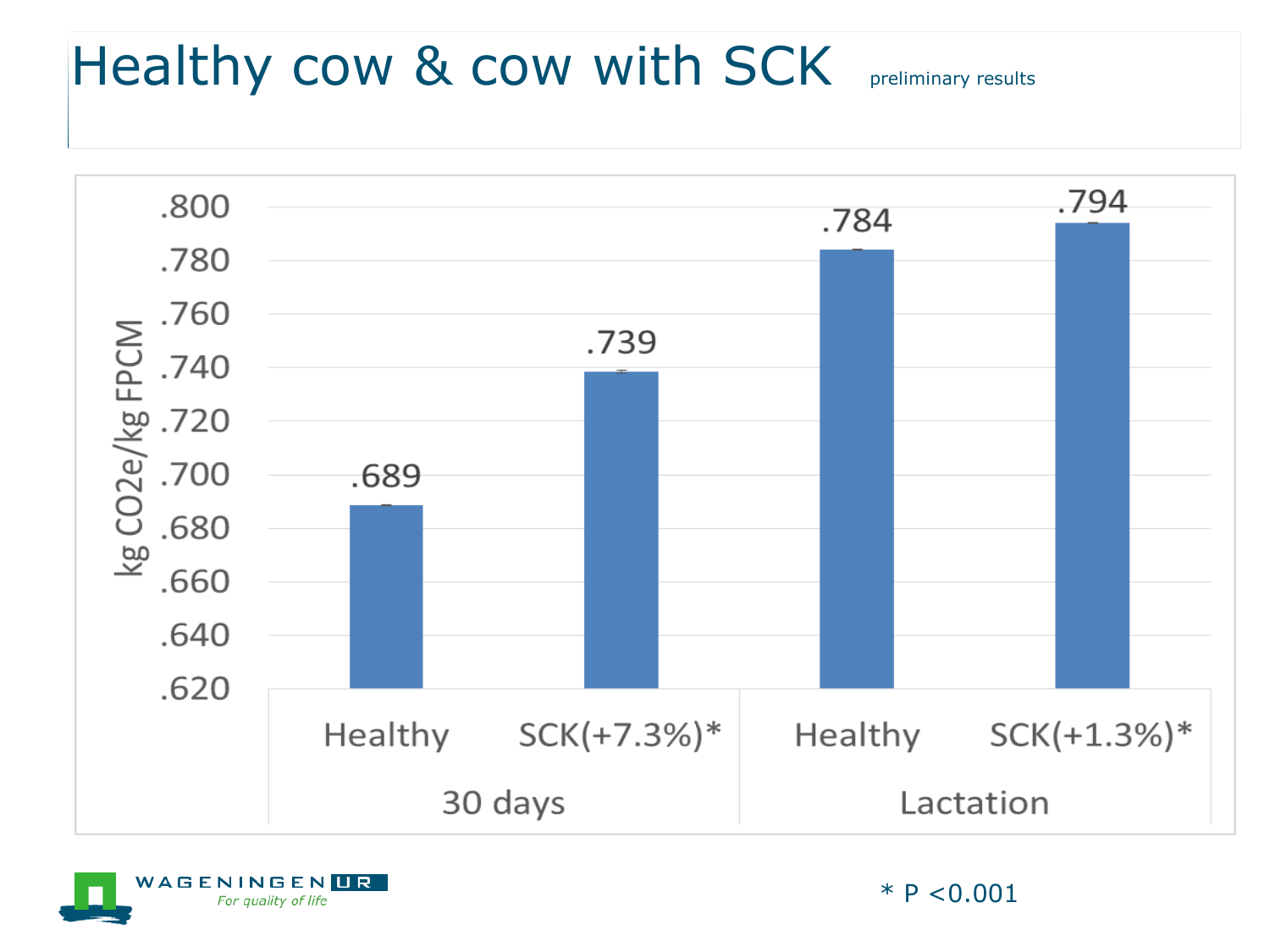#### Healthy cow & cow with SCK corrected for meat products

preliminary results





 $*$  P < 0.001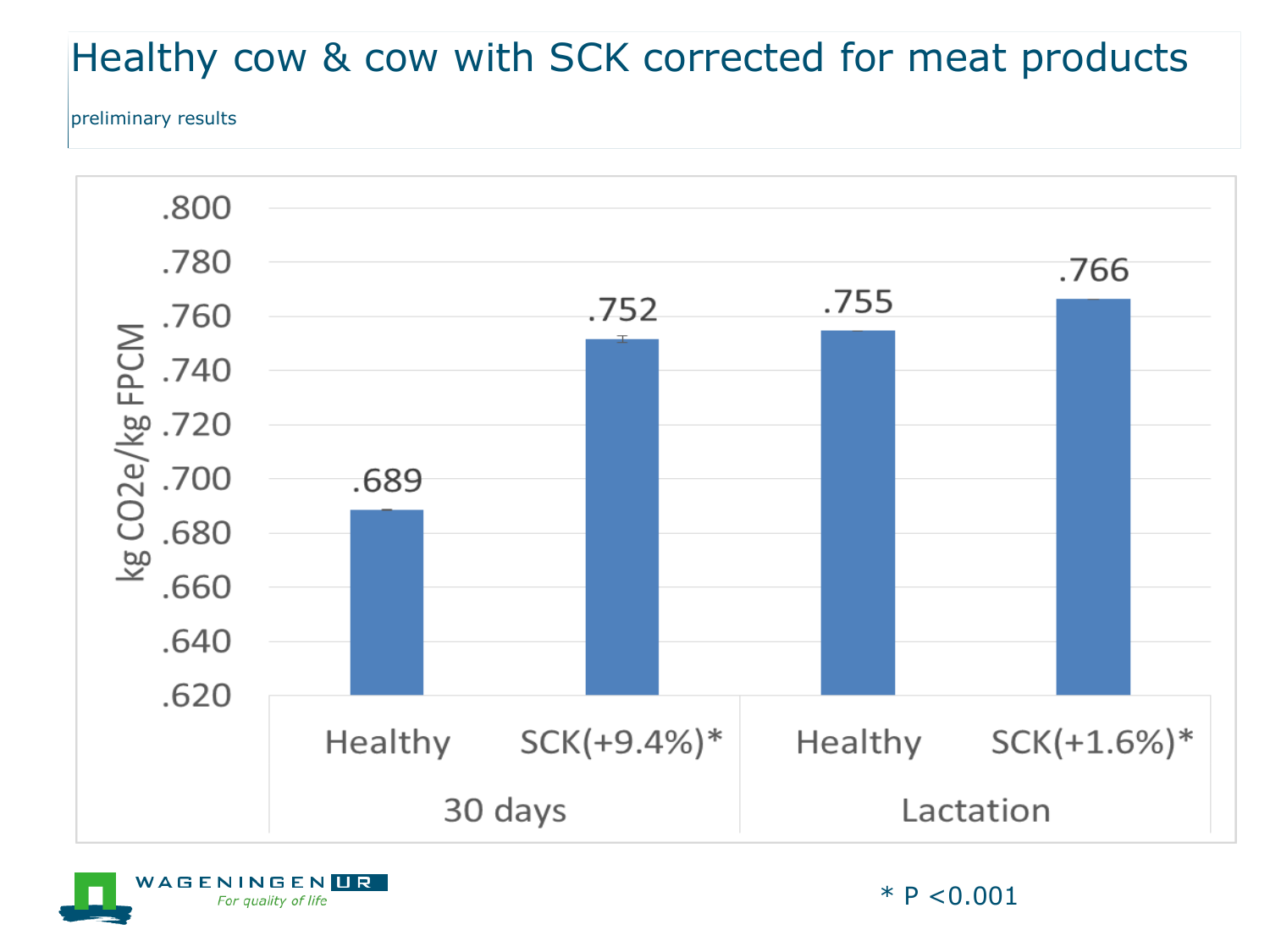## Impact of SCK+another disease (SD) preliminary results



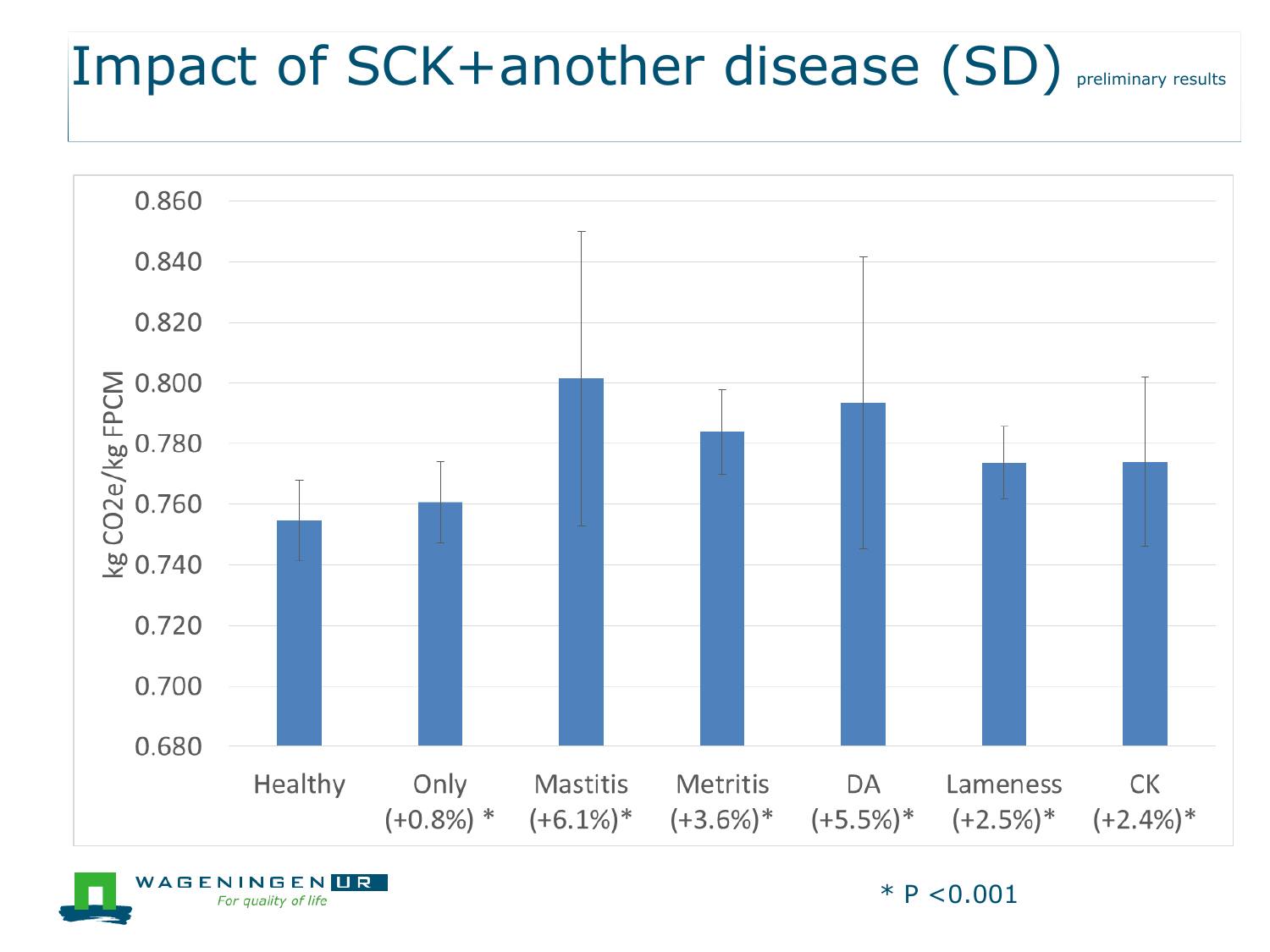

■ Impact of SCK of 1.6% whole lactation or 9.4% first 30 days with current input

Difficult to have an average result of SCK

 Reducing diseases will reduce the environmental impact of dairy production